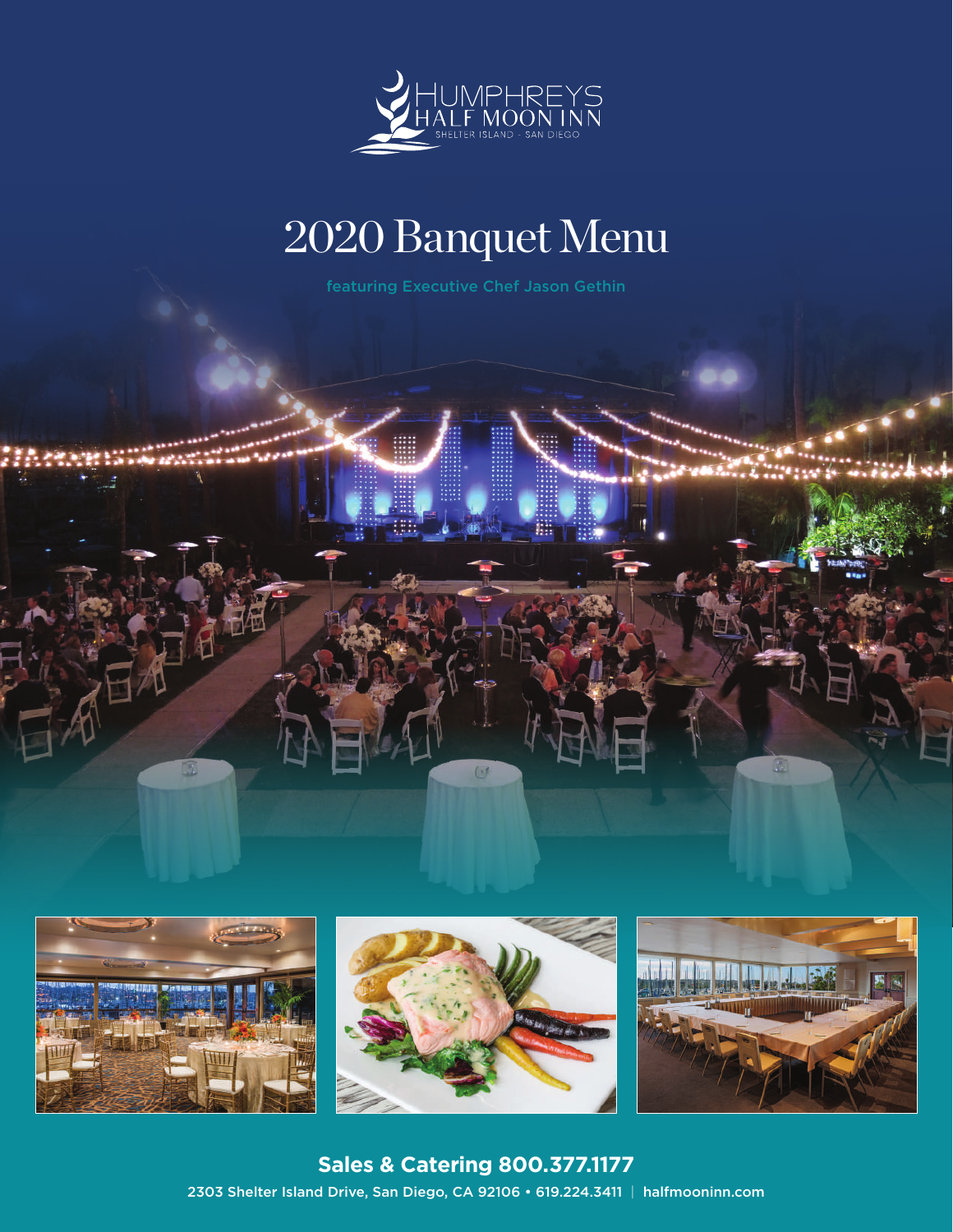

## Plated Breakfast

## American Breakfast | \$24 per person

*Includes Orange Juice, Regular and Decaf Coffee, and Hot Tea*

Scrambled Eggs | Breakfast Potatoes | Roasted Tomatoes **Choice of One:** Bacon, Ham, Sausage or Chicken Sausage

#### **Optional Enhancements to American Breakfast (add to above price):**

*Choice of One:* Danish, Muffins, Croissants or Bagels | \$3 per person Fruit Cup — Pineapple, Honeydew, Cantaloupe, and Watermelon (seasonal) | \$4 per person French Toast — Raisin Brioche with Whipped Butter and Warm Syrup | \$5 per person Acai Parfait — Acai, Banana, Granola, and Berries | \$5 per person Pancakes with Whipped Butter and Warm Syrup | \$5 per person Extra Meat — Either double the choice above, or an additional different meat | \$5 per person Yogurt Parfait — Assorted Seasonal Berries, Granola, Greek Plain Yogurt | \$4 per person Berries & Fresh Cream | \$4 per person

## Breakfast Buffets

One hour of service. Minimum of 10 people. Include Orange Juice, Regular and Decaf Coffee, and Hot Tea.

### Continental | \$22 per person

Danish, Muffins, Croissants, Butter, Jam and Jelly

### Premium Continental | \$25 per person

Assorted bottled juice (Apple, Cranberry, or Orange Juice), Danish, Muffins, Croissants, Jam

#### **Choice of one:**

Acai Parfait with Acai, Banana, Granola, and Assorted Seasonal Berries Yogurt Parfait with plain Greek Yogurt, Assorted Seasonal Berries, and Granola

#### Bagel Shop | \$25 per person

Plain, Poppy Seed, Jalapeno Cheddar, Whole Wheat Bagels Tomatoes, Capers, Jam, Honey

**Choice of one:** Smoked Salmon, Black Forest Ham, Sliced Smoked Turkey **Choice of two:** Orange Cream Cheese, Cream Cheese, Cipollini Onion Jam

### Breakfast Burrito Bar | \$26 per person

Served with sliced fruit

#### **Choice of two Pre-made burritos:**

Eggs, Bacon, Smoked Cheddar, Potato, and Avocado Eggs, Barbacoa, Cotija, Potato, and Roasted Tomato Salsa Eggs, Carnitas, Potato, Cotija, and Salsa Verde Eggs, Potato, Avocado, Pico de Gallo, Oaxaca Cheese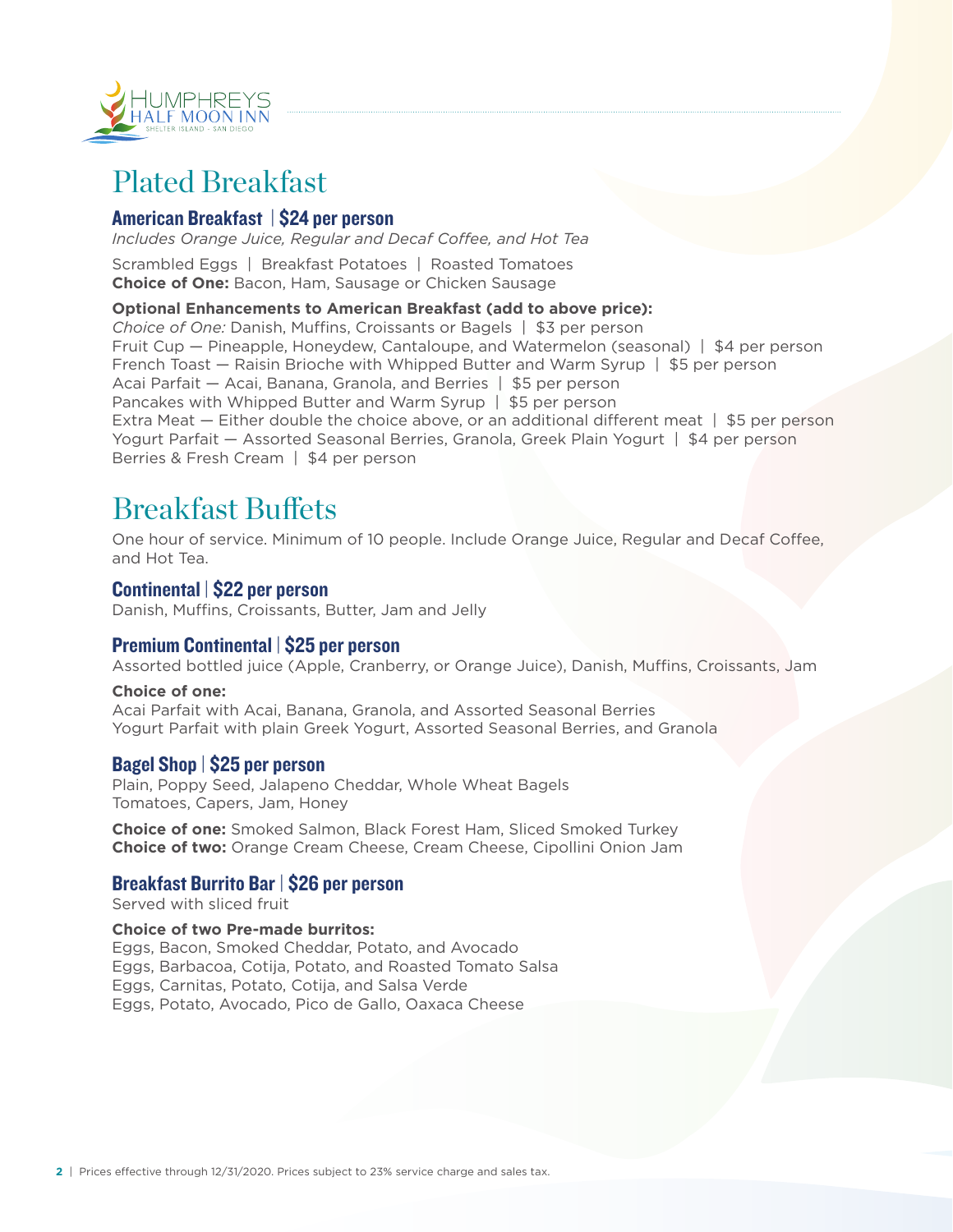

## Executive Breakfast Buffet | \$33 per person

Assorted Danish, Blueberry and Grain Muffins, Sliced Fruit **Choice of one:** Scrambled Eggs, Cheddar and Sausage Strata, or Ham and Leek Quiche **Choice of two:** Bacon, Ham, Sausage, or Chicken Sausage **Choice of one:** Roast Herb Marble Potatoes, Hash Browns, Bacon Garlic Kale Potato Hash, or Country Potatoes

## The Meeting Planner Package | \$33 per person

*Early Morning–60min* 

#### **Choice of one buffet:**

Premium Continental, Bagel Shop, or Burrito Bar

#### *Morning Break–15min*  Regular and Decaf Coffee, Hot Tea, Soft Drinks, Assorted Seasonal Berries and Fresh Cream

*Afternoon Break–15 min* Regular and Decaf Coffee, Iced Tea, and Soft Drinks

#### **Choice of one:**

Cookies, Kahlua Brownies, Mixed Nuts, Granola Bars, Protein Bars, Fruit Basket (Whole Fruit—Apples, Bananas, Oranges), or Sliced Fruit Display

# À la carte

Regular and Decaf Coffee and Herbal Teas | \$65 per gallon, \$35 per silex Iced Tea, Lemonade | \$45 per pitcher Juice (Orange, Cranberry, Tomato, Pineapple, Grapefruit) | \$45 per pitcher Regular Milk (2% or skim) | \$26 per pitcher Almond Milk | \$36 per pitcher Soft Drinks | \$4 each Bottled Water (Still & Sparkling) | \$4 each Assorted Danish, Muffins, or Croissants, Whipped Butter and Jam | \$48 per dozen Bagels and Cream Cheese | \$48 per dozen Whole Fruit (Apples, Bananas, Oranges) | \$4 each Sliced Fruit Display | \$5 per person Individual Fruit Yogurt | \$5.50 each Hard Boiled Eggs | \$3 each Individual Boxed Cereal | \$4 each Individual Oatmeal Packets | \$4 each Individual Chips or Pretzels | \$35 per dozen Mini Berry Cups | \$4 each Protein Bars or Granola Bars | \$48 per dozen Mixed Nuts or Trail Mix | \$5.50 per person Kahlua Brownies | \$45 per dozen Cookies | \$45 per dozen

#### **Choice of one per dozen:**

Chocolate Chip, Oatmeal Raisin, White Chocolate Macadamia, Peanut Butter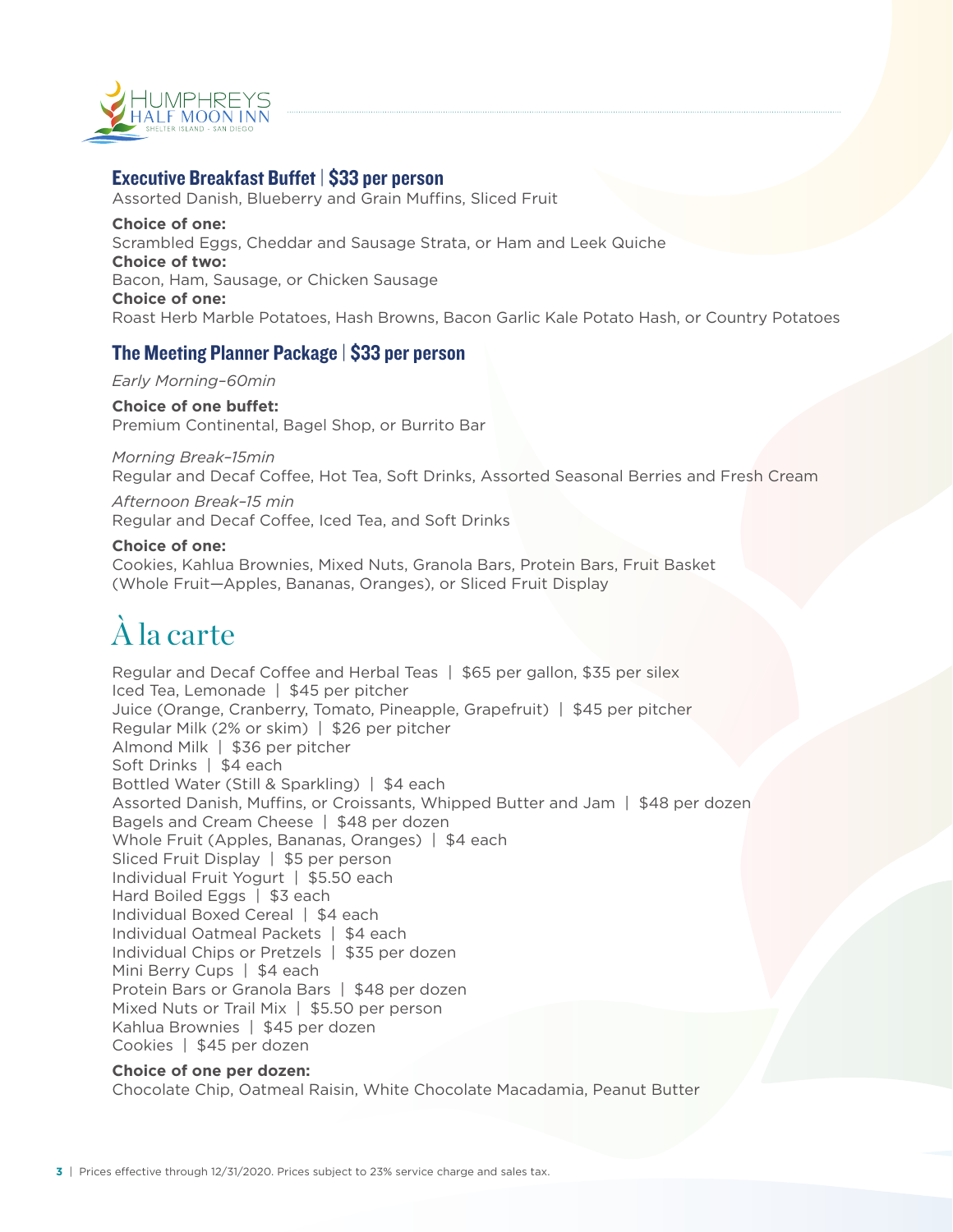

## Humphreys Sunday Champagne Brunch

Eggs Benedict, Omelets Made-to-Order Baked Goods, Bacon, Sausage, Potatoes Au Gratin Variety of Cheeses, Fresh Fruit, and Smoked Salmon Seafood Bar, Sushi Rolls Carving Station, Variety of Pasta Roast Pork Loin, Baby Back Ribs, Seafood Entrees, and Chicken Dishes Ice Cream Sundae Bar, Cakes, Pie, Chef's Dessert Selections and so much more…

Contact the Catering Department for current pricing.

## Specialty Refreshment Packages

30 Minutes service. Minimum of 10 people. When selected for afternoon break in the Meeting Planner Package, deduct \$5 per person.

### Veggie Break | \$15 per person

Vegetable Crudité, Ranch Dip, Sliced Fruit, Yogurt Sauce, Iced Tea and Sparkling Water

#### Energy Break | \$15 per person

Granola Bars, Protein Bars, Trail Mix, Mixed Nuts, Iced Tea, and Soft Drinks

#### Cookies and Milk | \$15 per person

Macadamia Nut Cookies, Chocolate Chip Cookies, Peanut Butter Cookies, Brownies, Milk, Chocolate Milk, and Almond Milk

### Happy Hour | \$18 per person

Imported and Domestic Cheeses, Figs, Apricots, Grapes, Apples, Strawberries, Fruit Display (Pineapple, Honeydew, Cantaloupe, Watermelon, Walnuts, Crackers, Iced Tea, and Soft Drinks

#### Chips & Dips | \$17 per person

Roasted Pepper Hummus, Eggplant Caviar, Avocado Dip, Pita Chips, Baguettes, Crackers, Iced Tea, and Soft Drinks

#### Antipasto Break | \$18 per person

Cured Meats, Italian Cheeses, Pickled Vegetables, Olives, Baguettes, Iced Tea, and Soft Drinks

#### Border Break | \$18 per person

Tortilla Chips, Salsa Verde, Salsa Roja, Pico de Gallo, Fruit & Tajin Skewers, Guacamole, Iced Tea, and Soft Drinks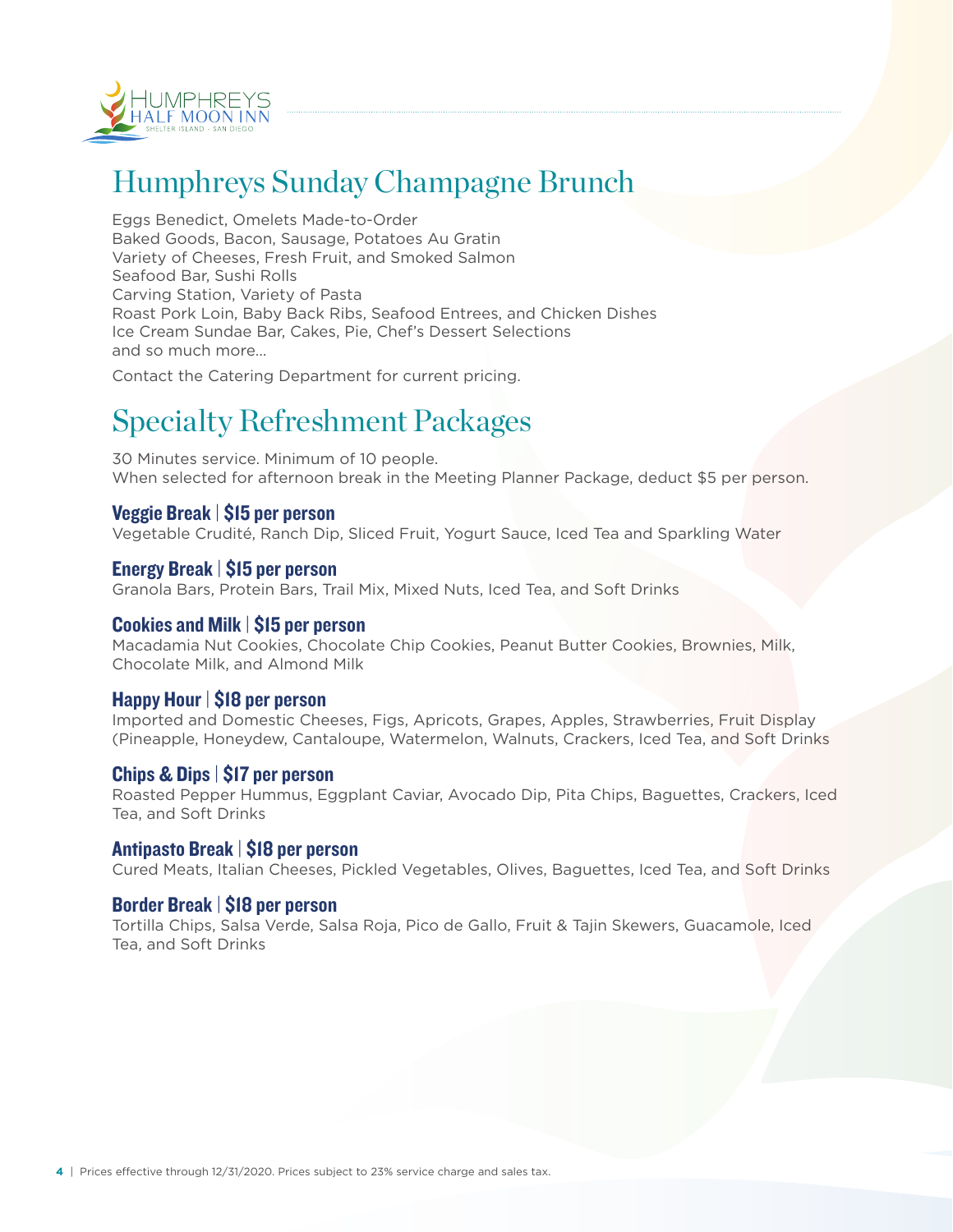

## Plated Lunch

## Salads | \$22 per person

Includes Bread, Dessert, Iced Tea, and Regular and Decaf Coffee Service

| Caesar Salad     | Romaine, Shaved Pecorino, Lemon Caesar Dressing, and Garlic Croutons                                            |  |
|------------------|-----------------------------------------------------------------------------------------------------------------|--|
| SoCal Cobb Salad | Romaine, Grilled Jidori Chicken, Tomato, Applewood Smoked Bacon<br>Egg, Gorgonzola, Avocado, and Ranch Dressing |  |
| Asian Salad      | Napa Cabbage, Peanuts, Wontons, Scallion, Cilantro, and Sesame<br>Vinaigrette                                   |  |
| Spinach Salad    | Pecans, Baby Beets, Local Apple, Blue Cheese, and Sherry Vinaigrette                                            |  |
| Farro Salad      | Arugula, Tomato, Feta, Sunflower Seeds, and Herb Vinaigrette                                                    |  |

## Protein | Add \$10 per person

#### **Choose one per entrée selection:**

Roasted Salmon, Grilled Chicken, Grilled Prawns, Sliced Skirt Steak

## Sandwich and Wraps

## Plated | \$28 per person

#### Buffet | \$30 per person

Includes Dessert, Choice of Side, Iced Tea and Coffee Service

#### **Choose one side per entrée selection:**

Potato Salad, Chips, Coleslaw, Fruit Cups Gluten Free Wraps available at an additional \$2 per person

| Smoked Gouda, Caramelized Onion, Arugula, Roasted Tomato, Aioli,<br>Hoagie Roll                   |  |
|---------------------------------------------------------------------------------------------------|--|
| White Cheddar, Tomato, Honey Mustard, Sliced Brioche                                              |  |
| Turkey, Bacon, Avocado, Tomato, Romaine, and Grain Mustard Aioli on a<br>Hoagie Roll              |  |
| Albacore Tuna, Croissant, Arugula, Provolone, Avocado, and Tarragon Oil                           |  |
| Turkey, Bacon, Lettuce, and Tomato on Multi Grain Bread                                           |  |
| Grilled Eggplant, Sliced Tomato, Mozzarella, Basil Pesto and Kalamata<br>Olive Spread on Ciabatta |  |
| White Cheddar, Caramelized Onion, Tomato, Butter Lettuce, and Truffle<br>Aioli, on Brioche Bun    |  |
| Grilled Chicken Breast, Provolone, Arugula, Tomato, and Romesco on<br>Ciagatta                    |  |
| Zucchini, Eggplant, Red Peppers, Squash, Tomato, and Mozzarella on<br>Ciabatta                    |  |
|                                                                                                   |  |

## Boxed Lunch

Boxed Lunch includes individual bag of potato chips, whole fruit, cookie, and soft drink or bottled water Select up to three cold sandwich or wrap options from above selections | \$32 per person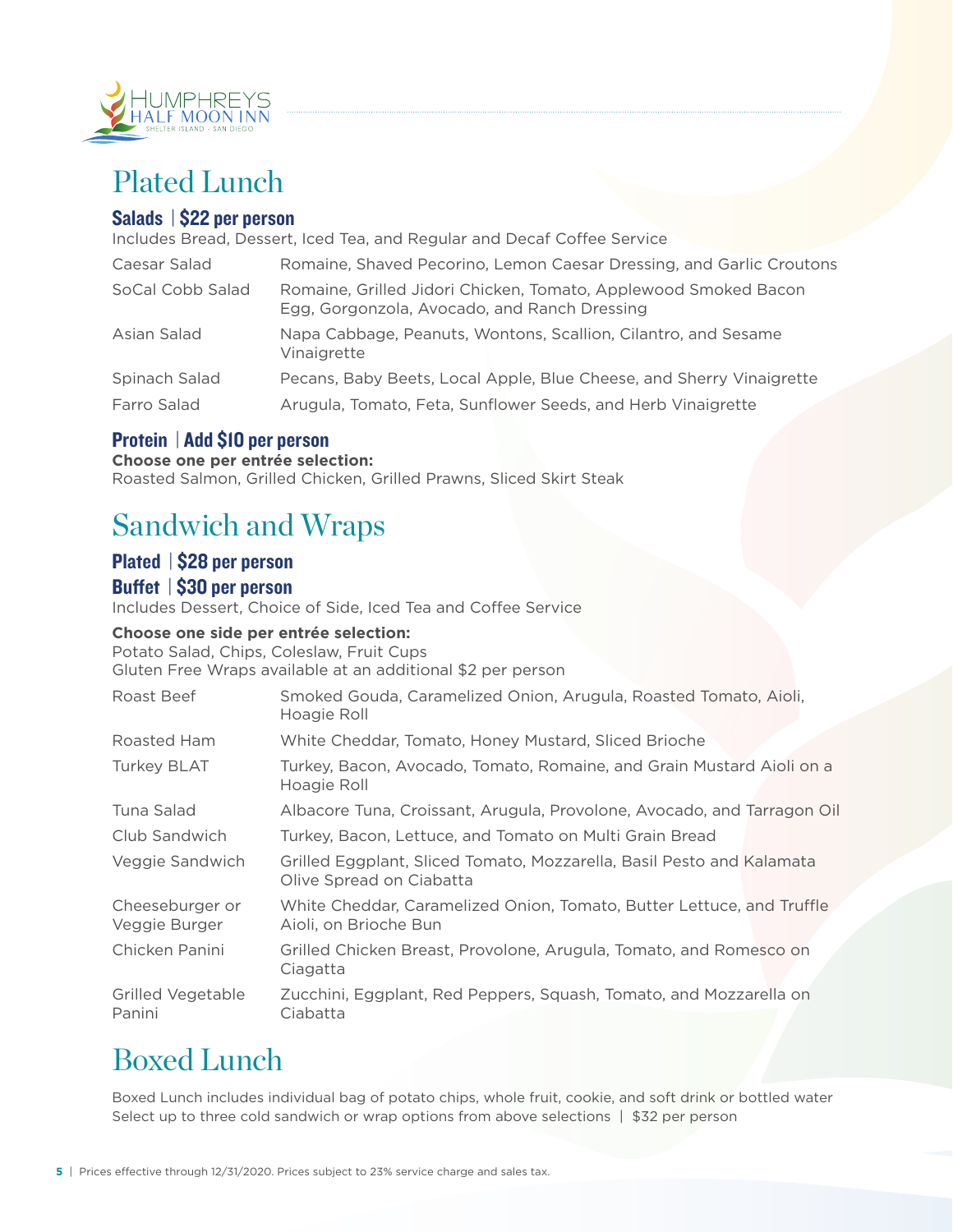

## Lunch Entrées

Includes Rolls and Whipped Butter with Sea Salt, Dessert, Iced Tea, and Coffee Service

| Choice of one salad |                                                                                    |
|---------------------|------------------------------------------------------------------------------------|
| Mixed Greens        | Goat Cheese, Cucumbers, Cherry Tomato, and Red Wine Vinaigrette                    |
| Little Gem          | Watermelon Radish, Tomato, Smoked Almonds, Feta, and Meyer Lemon<br>Vinaigrette    |
| Caesar Salad        | Romaine, Garlic Croutons, Pecorino, and Lemon Caesar Dressing                      |
| Arugula Salad       | Ricotta Salata, Pecans, Pickled Red Onion, Berries, and Apple Cider<br>Vinaigrette |
| Spinach Salad       | Pecan, Asian Pear, Blue Cheese, and Balsamic Vinaigrette                           |

#### **Choice of Entrée**

Select up to two entrées and one vegetarian — highest price will be charged for all selections Entrée place cards need to be given to guests upon arrival for servicing multiple entrees

#### Seared Sea Bass | \$39 per person

Warm Farro Salad, Stewed Greens, Confit Tomatoes, and Lemon Butter

Roasted Salmon | \$39 per person Bread Salad, Tomato Provencal, Grilled Asparagus, and Caper Relish

#### Short Rib | \$44 per person

Anson Mills Grits, White Cheddar, Baby Carrots, and Smoked Jus

#### Jidori Chicken Breast | \$35 per person

Potato Puree, Charred Carrots, Chipollini Onions, and Roasted Chicken Jus

#### Petite Filet | \$47 per person

Smoked Potato, Braised Kale, Crispy Onions, Garlic Confit, and Red Wine Demi

#### Chicken Picatta | \$37 per person

Parmesan Risotto, Garlic Spinach, Capers, and Lemon Jus

#### Pan Roasted Halibut | \$42 per person

Ratatouille, Confit Potatoes, Crispy Basil, and Olive Oil

#### Roasted Pork Loin | \$37 per person

Creamy Heirloom Polenta, Stewed Tomato, Wilted Greens, and Pork Reduction

#### Heirloom Faro | \$35 per person

Roasted Carrots, Fennel, Feta, Cherry Tomato, and Herb Vinaigrette

## Cauliflower Steak [V, GF] | \$35 per person

Lemon Kale, Blistered Tomatoes, and Romesco

### Orecchiette [Veg] | \$35 per person

Heirloom Tomato, Mini Mozzarella, Torn Basil, Pine Nuts, and Pesto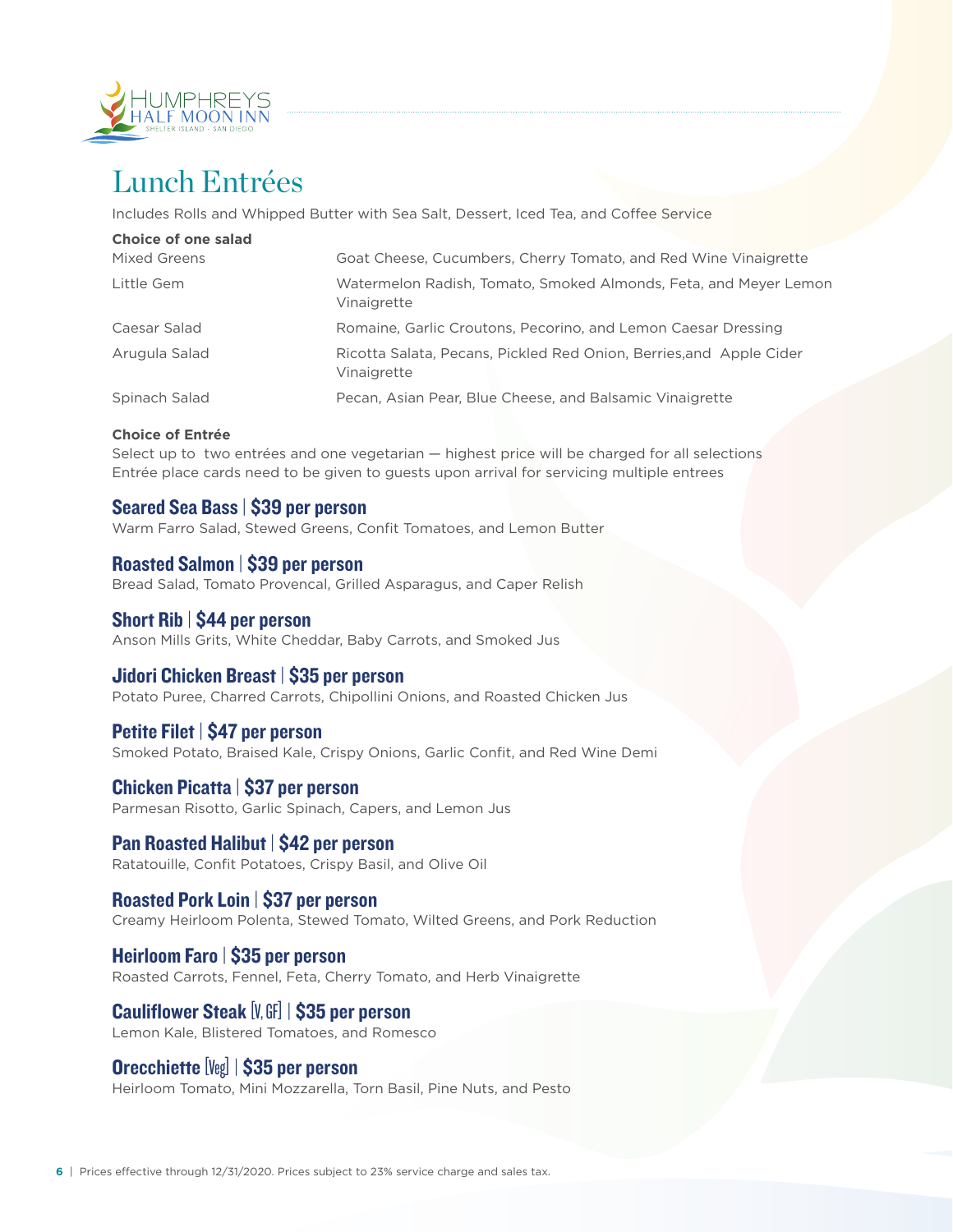

## Dessert Selections

Chocolate Blackout Cake with Mango Coulis and Berries Vanilla Crème Brulee with Lemon Cookies Chocolate Cream Pie with Chantilly Cream New York Style Cheesecake with Raspberry Coulis Lemon Meringue Tart with Lemon Curd and Italian Meringue Wild Berry Panna Cotta with Short Bread and Red Berry Compote Chocolate Mousse Cake with Passion Fruit Sauce — V/GF Fresh Seasonal Berries with Chantilly Cream

## Lunch Buffets

One hour of service. Minimum of 25 people. Includes Ice Water, Iced Tea and Regular and Decaf Coffee Service.

## Farm Fresh Salad Buffet | \$33 per person

Baby Spinach, Arugula, Mixed Greens, Cherry Tomatoes, Bean Sprouts, Shredded Carrots, Bell Peppers, Cucumber, Edamame, Black Beans, Red Onion, Feta, Baby Mozzarella, and Chopped Eggs

#### **Choice of two proteins:**

Grilled Chicken, Salmon, Marinated Tofu, Bacon Lardons, or Herb Marinated Baby Shrimp

#### **Choice of two dressings:**

Sherry Vinaigrette, Lemon Vinaigrette, Tahini Ranch, Sesame Vinaigrette, Buttermilk Ranch, or Balsamic Vinaigrette

Assorted Rolls Berries with Fresh Cream

### Bayside Lunch Buffet | \$44 per person

Arugula Salad, Goat Cheese, Cherry Tomatoes, Smoked Almonds and Sherry Vinaigrette Caprese Salad, Fresh Mozzarella, Balsamic Reduction and Basil Garden Herb Roasted Potatoes Seasonal Vegetables Rolls and Whipped Butter with Sea Salt Berry Tarts with Chantilly Cream Dulce de Leche Mini Cakes

#### **Choice of two entrées:**

Grilled Chicken Breas with Lemon Caper Sauce Pan Roasted Sea Bass with Tomato Ragu Oven Roasted Sirloin with Red Wine Balsamic Glaze Roasted Salmon with Garlic Tomato Puree

## South of the Border Lunch Buffet | \$37 per person

Caesar Salad — Romaine, Croutons, Cotija Cheese and Creamy Caesar Dressing Tortilla Chips, Pico de Gallo, Salsa Roja, Salsa Verde, Crema, Limes Corn or Flour Tortillas Spanish Rice Black Beans Spiced Chocolate Cake Churros

#### **Choice of two entrées:** Carne Asada, Pollo Asada, Carnitas, Grilled Sea Bass, or Roasted Potato with Mole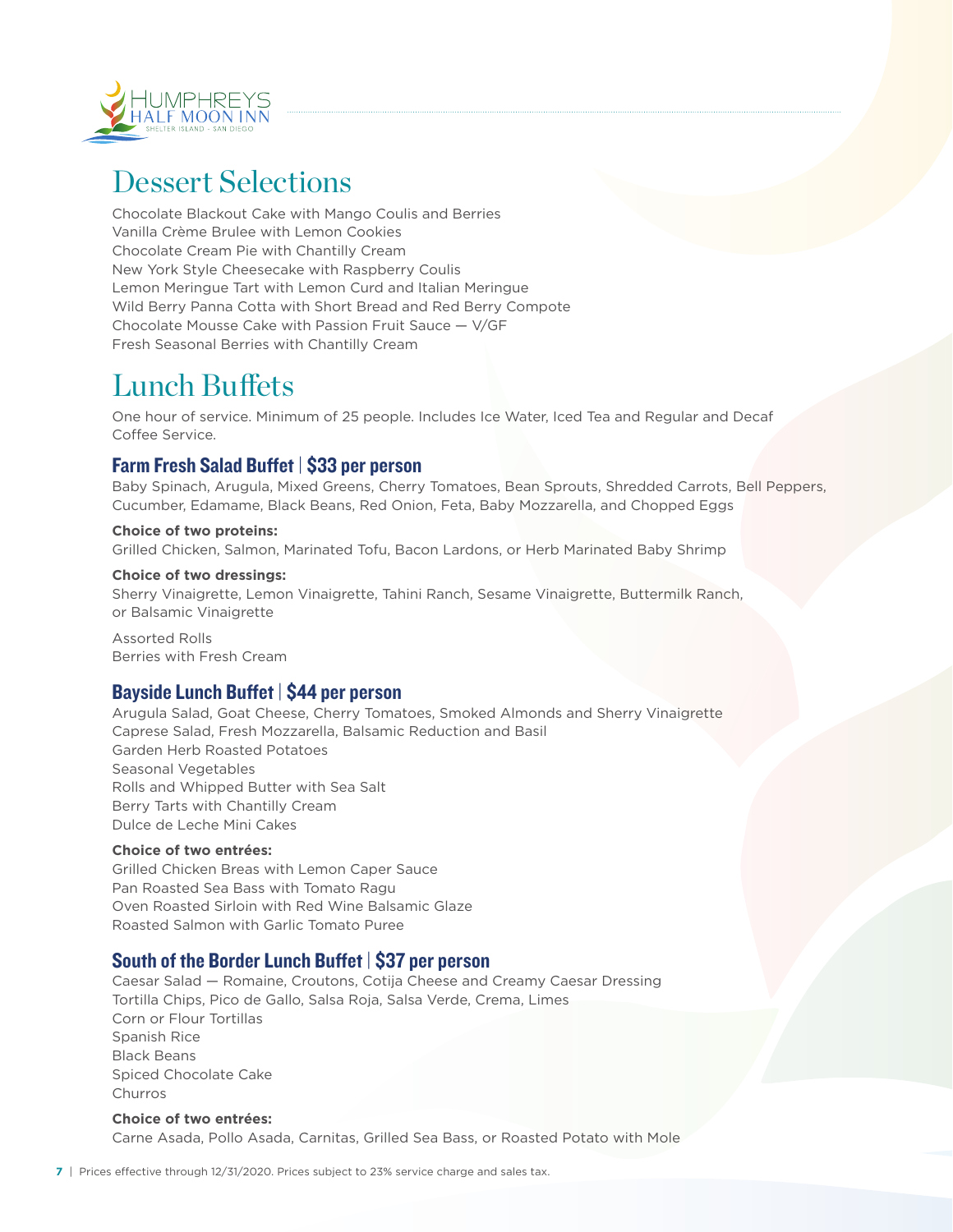

## BBQ Lunch Buffet | \$41 per person

Cole Slaw with Apple Cider Vinegar Smoked Chicken Breast with a Tomato BBQ Sauce Sliced Tri Tip Macaroni and Cheese BBQ Baked Beans Cornbread Muffin and Whipped Honey Butter Seasonal Cobbler

## Italian Lunch Buffet | \$39 per person

Arugula Salad, Marcona Almonds, Heirloom Tomatoes, Grana Padano and Lemon Olive Oil Vinaigrette Sea Bass with Lemon Caper Ragu and Marinated Artichoke Hearts Chicken Parmesan, Tomato Ragu, Fresh Mozzarella, Basil Ziti Pasta, Extra Virgin Olive Oil, Broccoli Rabe, Chili Flakes, Charred Tomatoes, Parmesan and Garlic Spinach Herb Focaccia, Olive Oil and Balsamic Tiramisu

### Pizza Lover Buffet | \$33 per person

Caesar Salad, Parmesan, and Garlic Croutons Cheese Pizza, Vegetarian Pizza, and Meat Lovers Pizza Chocolate Chip Cookies

### Executive Deli Buffet | \$35 per person

Caesar Salad, Pasta Salad, and Fruit Display Sliced Ham, Smoked Turkey, Roast Beef, Salami, and Pastrami Jack, Swiss, and Cheddar Cheese Assorted Breads and Deli Rolls Tomatoes, Lettuce, Pickles, Onions New York Cheesecake

## Polynesian Lunch Buffet | \$40 per person

Spinach Salad, Maui Onions, Tomato, Pancetta, Basil Vinaigrette Mixed Greens, Carrots, Cucumbers, Toasted Macadamia Nuts and Lilikoi Vinaigrette Kahlua Pork and Cabbage Grilled Mahi Mahi with Curried Banana Sauce Vegetable Fried Rice Garlic Spinach Grilled Asparagus, Papaya Relish Hawaiian Rolls and Whipped Butter with Sea Salt Exotic Fruit Panna Cotta Chocolate Espresso Tarts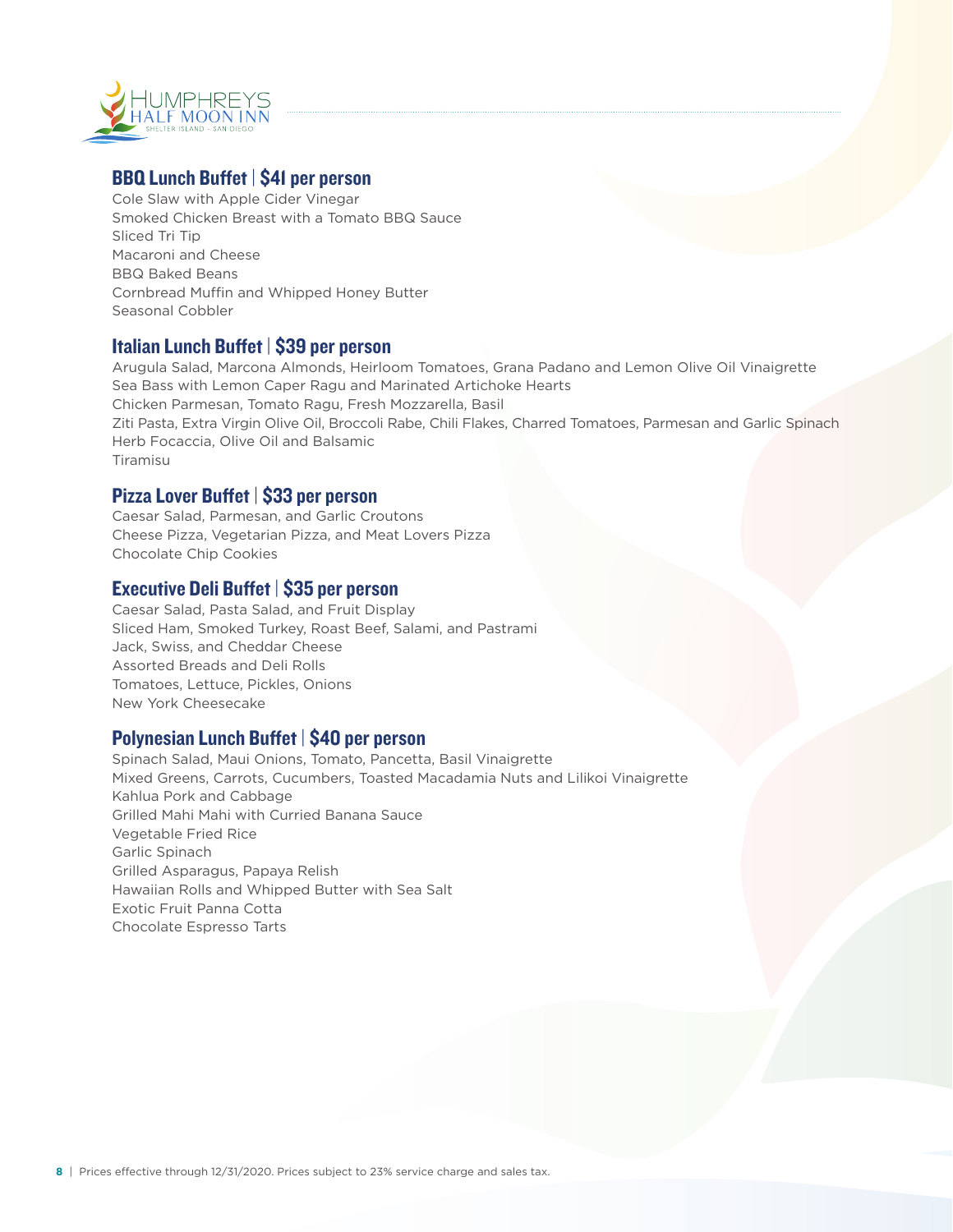

## Plated Dinner

Includes Rolls and Whipped Butter with Sea Salt, Dessert, Iced Tea, and Regular and Decaf Coffee

| <b>Choice of one salad:</b> |                                                                                   |
|-----------------------------|-----------------------------------------------------------------------------------|
| Mixed Greens                | Goat Cheese, Cucumbers, Cherry Tomato and Red Wine Vinaigrette                    |
| Little Gem                  | Watermelon Radish, Tomato, Smoked Almonds, Feta and Meyer<br>Lemon Vinaigrette    |
| Caesar Salad                | Romaine, Garlic Croutons, Pecorino, and Lemon Caesar Dressing                     |
| Arugula Salad               | Ricotta Salata, Pecans, Pickled Red Onion, Berries and Apple Cider<br>Vinaigrette |
| Spinach Salad               | Pecan, Asian Pear, Blue Cheese and Balsamic Vinaigrette                           |

#### **Choice of Entrée**

*Add Shrimp to any entrée \$11 per person*

Select up to two entrées and one vegetarian — highest price will be charged for all selections Entrée place cards need to be given to guests upon arrival for servicing multiple entrées

### Pan Roasted Verlasso Salmon | \$55 per person

Crispy Fingerling Potatoes, Maitake Mushrooms, Wilted Spinach and Romesco Sauce

#### Braised Short Ribs | \$58 per person

Smashed Yukon Gold Potatoes, Grilled Asparagus, Oyster Mushrooms, Gremolata and Natural Jus

### New York | \$63 per person

White Cheddar Pommes Puree, Roasted Baby Carrots, Shallot Marmalade and Peppercorn Glaze

### Filet Mignon | \$65 per person

Potato Gratian, Asparagus, Wild Mushrooms and Bordelaise

### Jidori Chicken | \$49 per person

JHerb Polenta, Braised Kale, Heirloom Carrots, and Herb Lemon Jus

### Chicken Milanese | \$49 from \$57 per person

Confit Garlic, Arugula, Roasted Potatoes, Cipollini Onion Puree and Pomodoro Sauce

#### Local Sea Bass | \$55 per person

Spiced Carrot Puree, Herb Quinoa, Cauliflower and Harissa

## Combination Dinner Entrées

Includes Rolls and Whipped Butter with Sea Salt, Dessert, Iced Tea, and Regular and Decaf Coffee Service

### Filet & Shrimp | \$72 per person

Anna Potatoes, Roasted Heirloom Tomatoes, Baby Carrots, Red Wine Glaze, and Herb Hollandaise

## Jidori Chicken & Salmon | \$62 per person

Olive Oil Potatoes, Hericot Verts, Wilted Greens, Chimmichuri, Charred Tomato and Hollandaise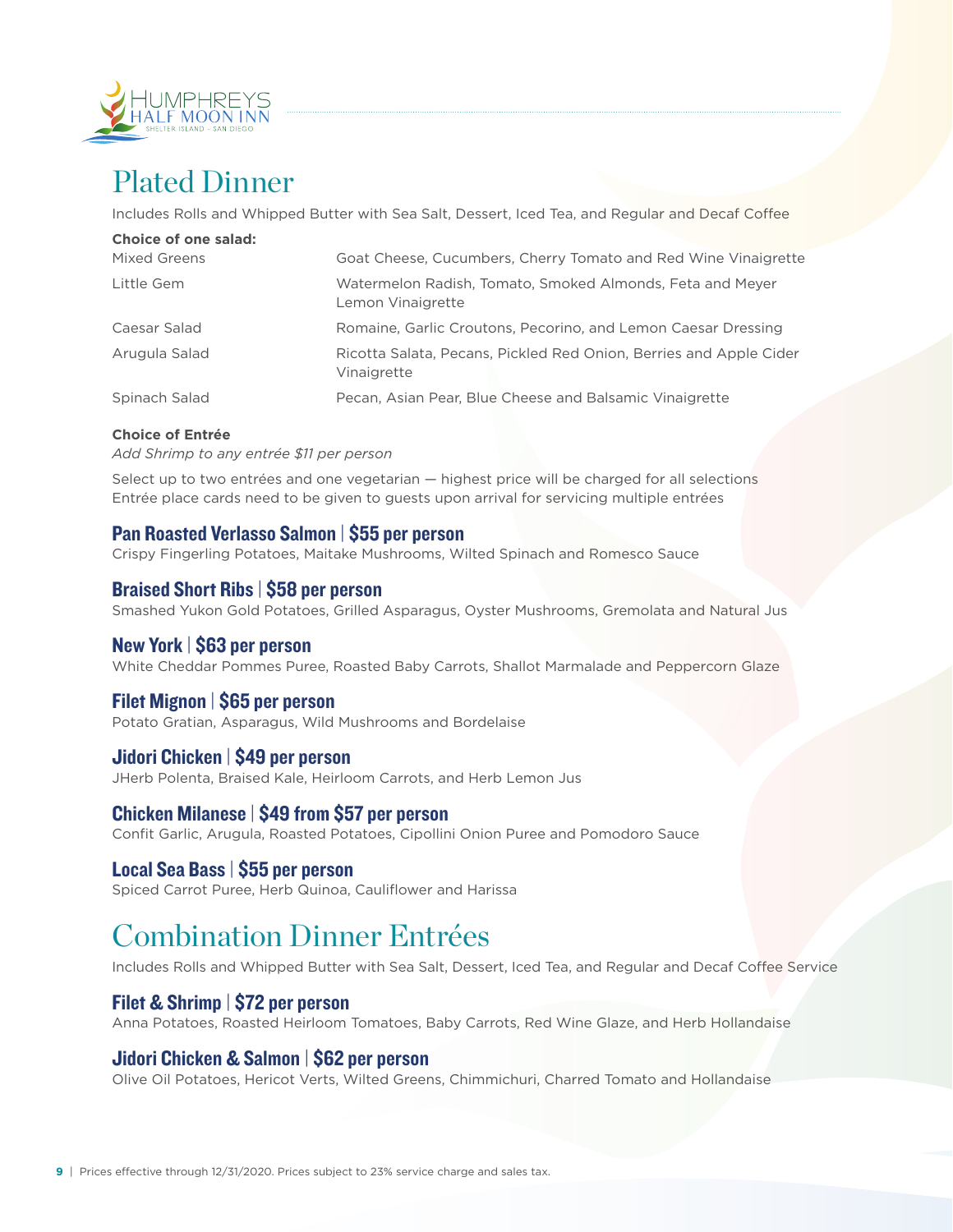

## Vegan/Vegetarian Entrées

## Cauliflower Steak [V, GF] | \$45 per person

Lemon Kale, Blistered Tomatoes, and Romesco

### Vegetable Lasagna [Veg] | \$45 per person

Garlic Spinach, Mozzarella, Red Peppers, and Pomodoro Sauce

## Mushroom Risotto [Veg, GF] | \$45 per person

Wild Mushrooms, Ricotta, Truffle Essence, and Chives

## Eggplant Tikka Masala [Veg, GF] | \$45 per person

Herb Basmati, Coconut, Tomato, Whipped Coconut, and Scallions

### Farrotto [V] | \$45 per person

Spinach, Golden Beets, Tomato, Smoked Almonds, and Gremolata

## Orecchiette [Veg] | \$45 per person

Heirloom Tomato, Mini Mozzarella, Torn Basil, Pine Nuts, and Pesto

## Dessert Selections

Chocolate Blackout Cake with Mango Coulis and Berries Vanilla Crème Brulee with Lemon Cookies Chocolate Cream Pie with Chantilly cream New York Style Cheesecake with Raspberry Coulis Lemon Meringue Tart with Lemon Curd and Italian Meringue Wild Berry Panna Cotta with Short Bread and Red Berry Compote Chocolate Mousse Cake with Passion Fruit Sauce — V/GF Fresh Seasonal Berries with Chantilly cream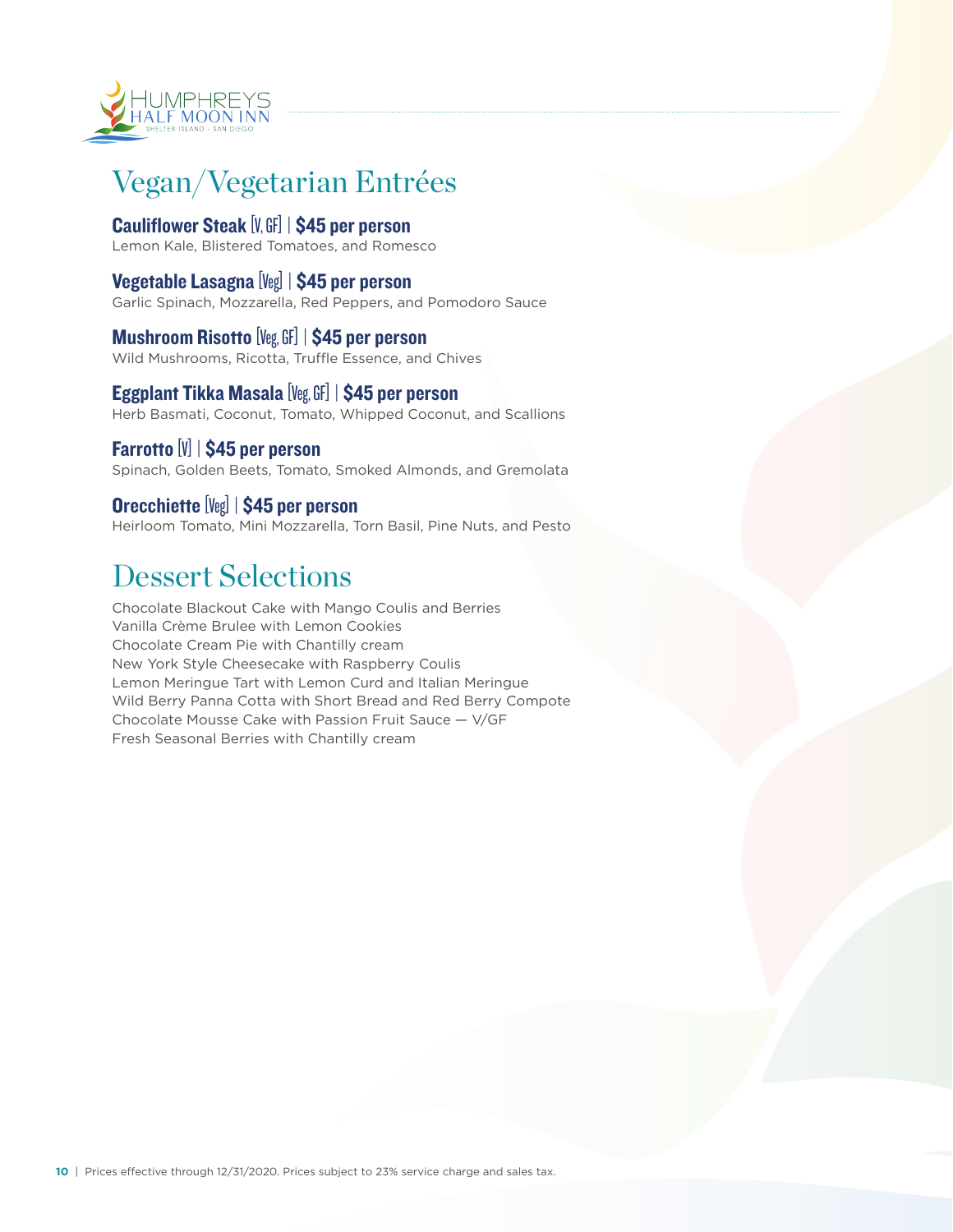

## Dinner Buffets

One hour of service. Minimum of 40 people. Includes Iced Tea and Regular and Decaf Coffee Service.

## Taste of Humphreys Dinner Buffet | \$72 per person

Arugula Salad, Goat Cheese, Cherry Tomatoes, Smoked Almonds and Sherry Vinaigrette Caprese Salad, Fresh Mozzarella, Basil and Balsamic Reduction

#### **Choice of two:**

Roasted Whole Beef Tenderloin, Shallot Demi, and Chimmichurri Pan Roasted Sea Bass, Tomato Ragu and Herb Butter Seared Jidori Chicken, Lemon Herb Butter and Caramelized Lemon Roasted Salmon, Tomato Olive Reduction and Herb Salad

Wilted Greens Garden Herb Roasted Potatoes Roasted Seasonal Vegetables Rolls and Salted Butter Berry Tarts, Chantilly Cream Dulce de Leche Mini Cakes

## South of the Border Dinner Buffet | \$75 per person

Caesar Salad with Romaine, Croutons, Cotija Cheese, and Creamy Caesar Dressing Tortilla Chips, Roasted Tomato Salsa, and House Guacamole Pico de Gallo, Salsa Roja, Salsa Verde, Crema, and Limes Corn or Flour Tortillas Queso Fresco

#### **Choice of two:**

Carne Asada, Pollo Asado, Chipotle Chicken, Carnitas, Grilled Sea Bass, Grilled Salmon with Fruit Salsa, Roasted Potato with Mole Three Cheese Enchiladas

Spanish Rice Black Beans Spiced Chocolate Chocolate Cake Churros

## Italian Dinner Buffet | \$70 per person

Arugula Salad, Marcona Almonds, Heirloom Tomatoes, Grana Padano and Lemon Olive Oil Vinaigrette Chicken Florentine, Bloomsdale Spinach, Artichoke Hearts, Confit Garlic and Parmesan Cream Pork Loin Porcetta, Rosemary, Chili Flakes and Lemon Jus

Ziti Pasta, Extra Virgin Olive Oil, Broccoli Rabe, Chili Flakes, Charred Tomatoes, and Parmesean

Pecorino Roasted Potatoes Garlic Spinach Herb Focaccia with Olive Oil and Balsamic Tiramisu Ricotta Canollis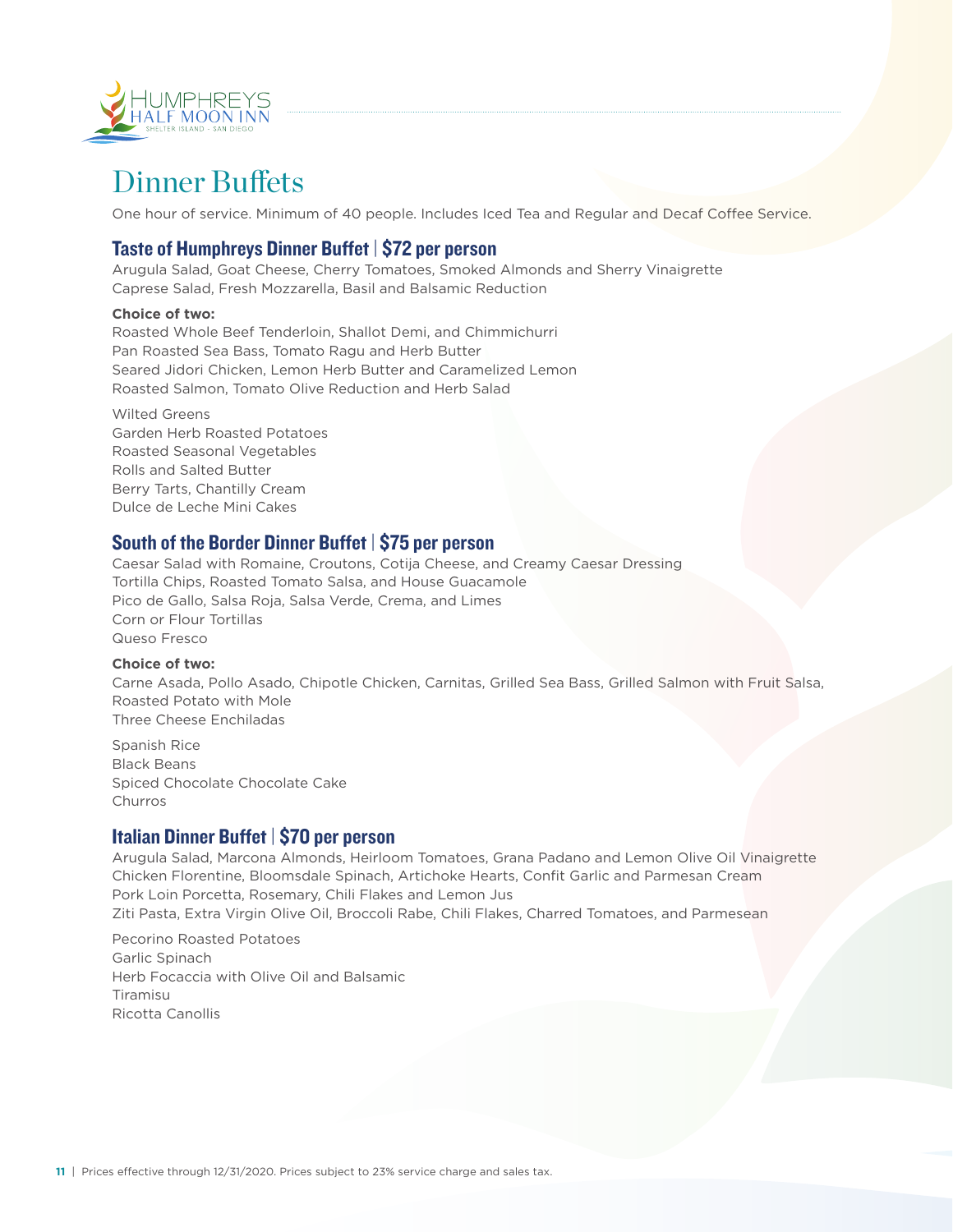

## BBQ Dinner Buffet | \$72 per person

Corn Salad Coleslaw, Apple Cider Vinegar Smoked Whole Chicken with Tomato BBQ Sauce Sliced Tri Tip Steak Spiced Pork Ribs Macaroni and Cheese BBQ Baked Beans Cornbread Muffins and Whipped Honey Butter Seasonal Cobbler Assorted Cookies

## Polynesian Dinner Buffet | \$70 per person

Spinach Salad, Maui Onions, Tomato, Pancetta, and Basil Vinaigrette Mixed Greens, Carrots, Cucumbers, Toasted Macadamia Nuts, and Lilikoi Vinaigrette Ahi Poke Salad, Seaweed, Mango, and Honey Soy Vinaigrette, Wonton Crisps Miso Black Cod, Bok Choy and Miso Butter Shoyu Braised Beef Short Ribs, Star Anise Glaze and Shitake Mushrooms Vegetable Fried Rice Garlic Spinach Grilled Asparagus with Papaya Relish Hawaiian Rolls with Salted Butter Exotic Fruit Panna Cotta Chocolate Espresso Tarts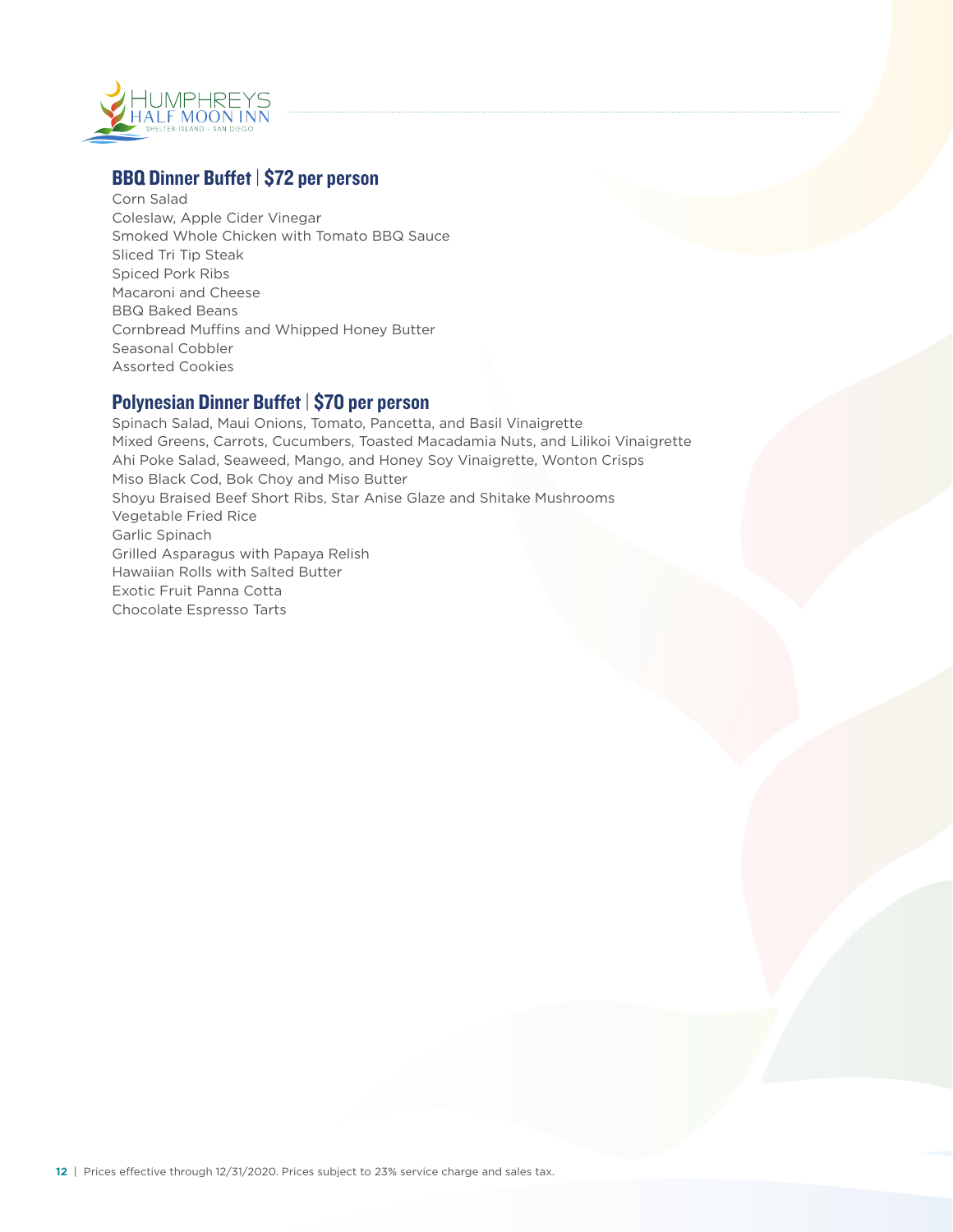

## Dinner Buffet Stations

Minimum of Three Stations or can be added individually to existing Buffet

## Seafood Bar | \$33 per person

Shrimp, Crab, Oysters, Ceviche, Champagne Mignonette, Cocktail Sauce, Lemon, and Drawn Butter

### Sushi | \$30 per person

Assorted Sushi and Sashimi, Smoked Salt Edamame, Soy, Wasabi, and Ginger

#### Potato Bar | \$23 per person

Mashed Yukon Gold Potatoes, Bacon, Smoked Cheddar, Chives, Sour Cream, Roasted Chicken Gravy, and Chorizo

#### Sliders | \$27 per person

Kobe Beef, Pulled Pork, Fried Chicken, Local Fish, and Portobello Mushroom

### Street Tacos | \$26 per person

Chicken Tinga, Carne Asada, Carnitas, Tortilla Chips, Salsa, Jalapenos, and Lime

## Mac & Cheese Bar | \$27 per person

Creamy White Cheddar Macaroni Toppings: Ham, Peas, Bacon, Truffle Oil, Mushroom Ragu, Feta, Smoked Cheddar, Spinach, Roasted Garlic, Chorizo, and Bread Crumbs

## Carving Station | \$32 per person

\$125 attendant fee

**Choice of two:** Prime Rib, Roast Sirloin, Roasted Turkey Breast, Honey Glazed Ham, Silver Dollar Rolls, and Condiments

## Sweet Endings | \$19 per person

Assorted Cookies Lemon Ricotta Donut Holes with Trio of Sauces (Chocolate Fondue, Mixed Berry, Crème Anglaise) Chocolate Dipped Strawberries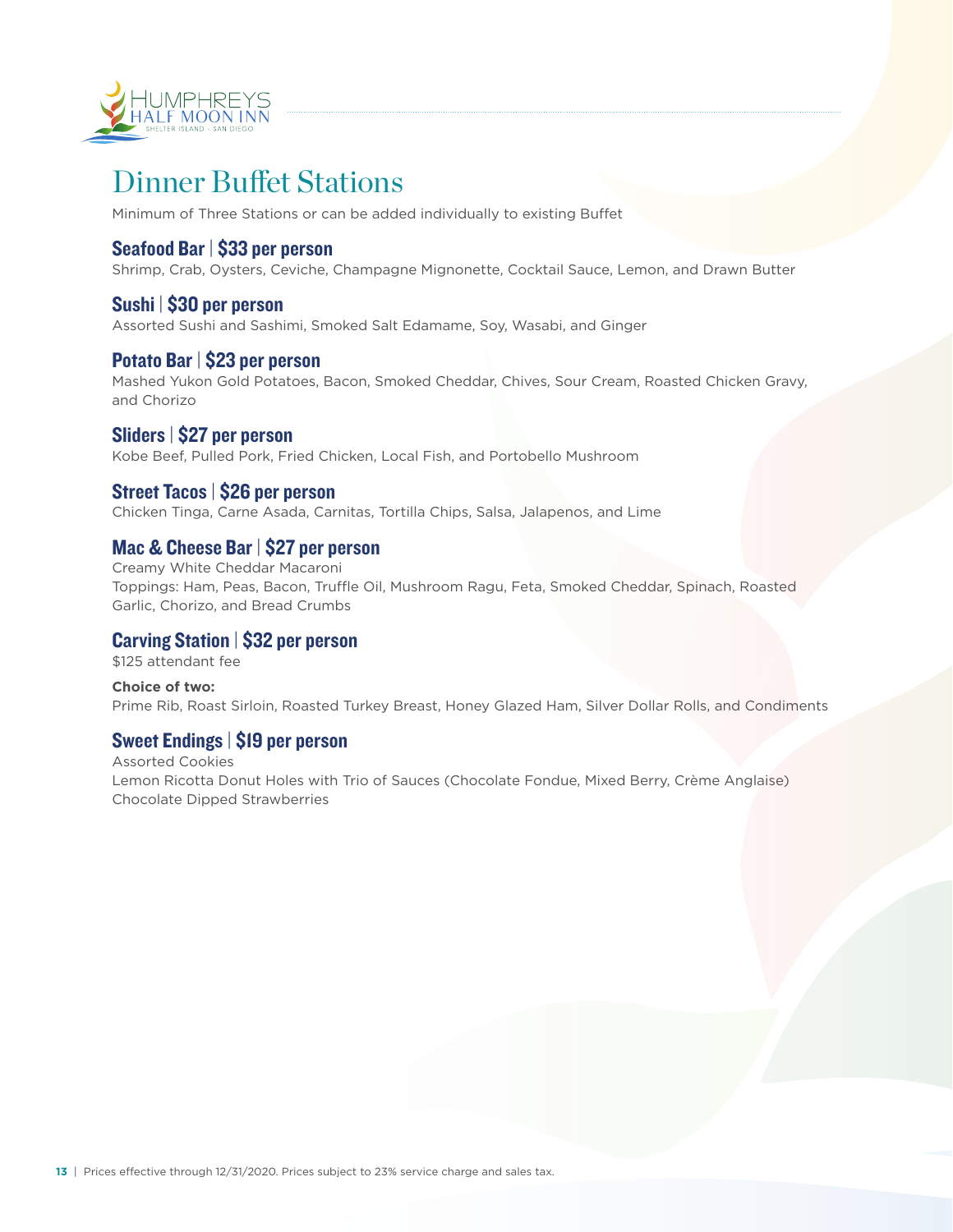

## Carving Stations

\$125 fee applies for each station

Sea Salt Roasted Prime Rib | \$480 Horseradish, Au Jus, and Silver Dollar Rolls

Porcetta Style Pork Loin | \$375 Tomato Pesto, Lemon Jus, and Silver Dollar Rolls

Roasted Diestel Turkey | \$400 Cranberry Salsa, Pan Gravy, and Rolls

Glazed Bone in Ham | \$400 Assorted Mustards, Peach Chutney, and Potato Rolls

## Smoked Beef Tenderloin | \$425

Chimmichurri, Roasted Garlic Au Jus, and Rolls

## Children's Menu

12 years old and under Includes milk & dessert

Chicken Ribbons with French Fries Hamburger with French Fries Pasta with Tomato Sauce Cheese Quesadilla with French Fries

Lunch | \$15 per person Dinner | \$20 per person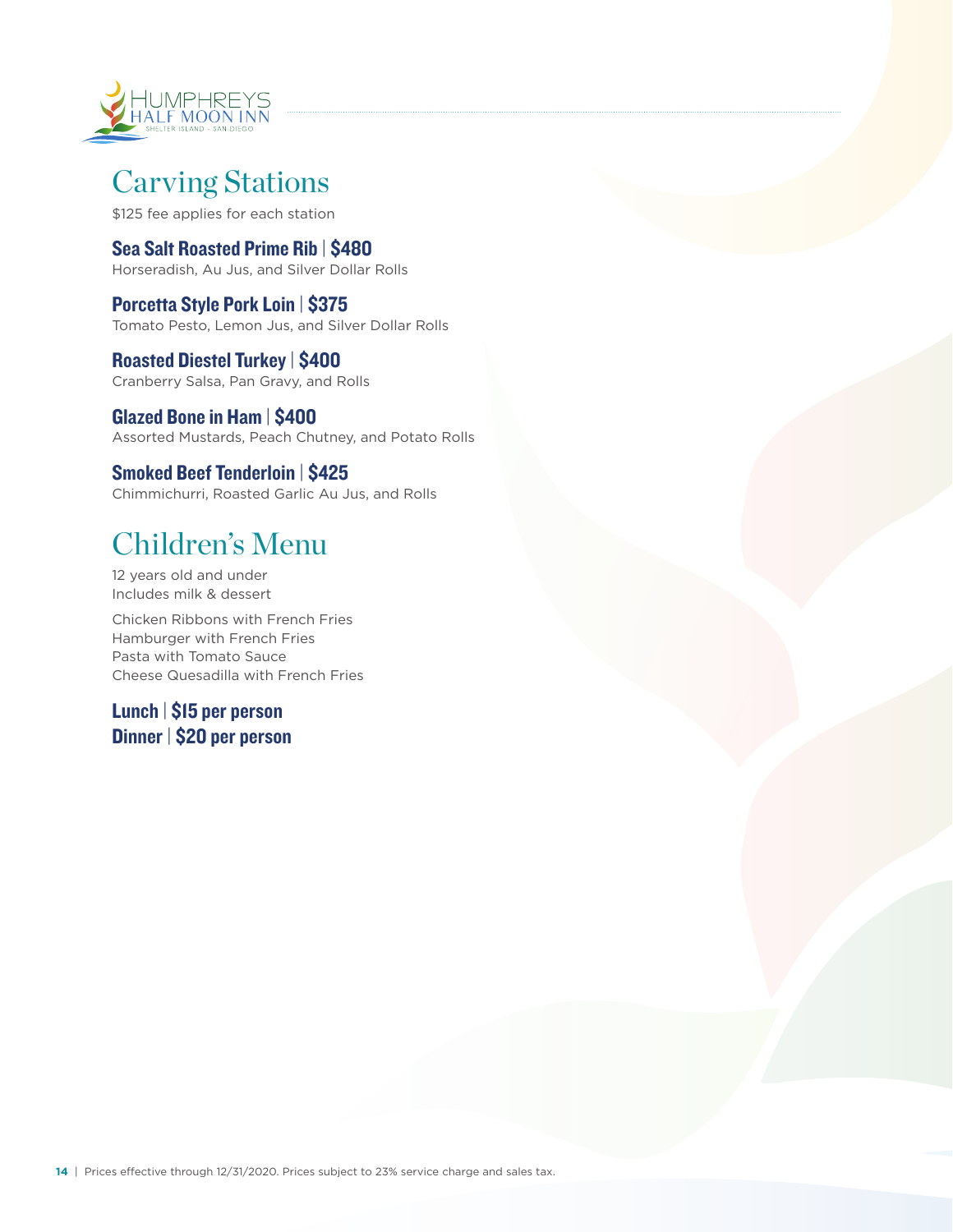

## Hors d'Oeuvres

#### **DISPLAYS**

Serves up to 50 people Antipasto Platter with Artichokes, Salami, Roasted Peppers, Prosciutto, Domestic \$250 Ham, Buffalo Mozzarella, Feta, Kalamata Olives, Basil, and Sliced Baguettes Imported and Domestic Cheese with Figs, Apricots, Grapes, Apples, Strawberries, \$250 Walnuts, Crackers, and Sliced Baguettes Roasted Red Pepper Hummus with Soft and Crisp Pita  $$150$ Tri-colored Tortilla Chips with Tomato Salsa and Mango Salsa \$175 Vegetable Crudité with Ranch Dressing **\$200 and the set of the set of the set of the set of the set of the set o** Sliced Fresh Fruit Display \$200 Sea Bass and Bay Scallop Ceviche with Stone Ground Corn Tortilla Chips  $$275$ Herb Grilled Vegetables with Eggplant, Portobellos, Tomatoes, Peppers, Squash, \$175 and Onions Smoked Salmon with Toast Points, Capers, Onions, Cream Cheese, and Chopped Eggs \$300 Warm Spinach Dip with Garlic Toasted Baguettes  $$175$ Warm Artichoke Dip and Crab Dip with Garlic Toasted Baguettes \$225 Guacamole (per person)  $$5$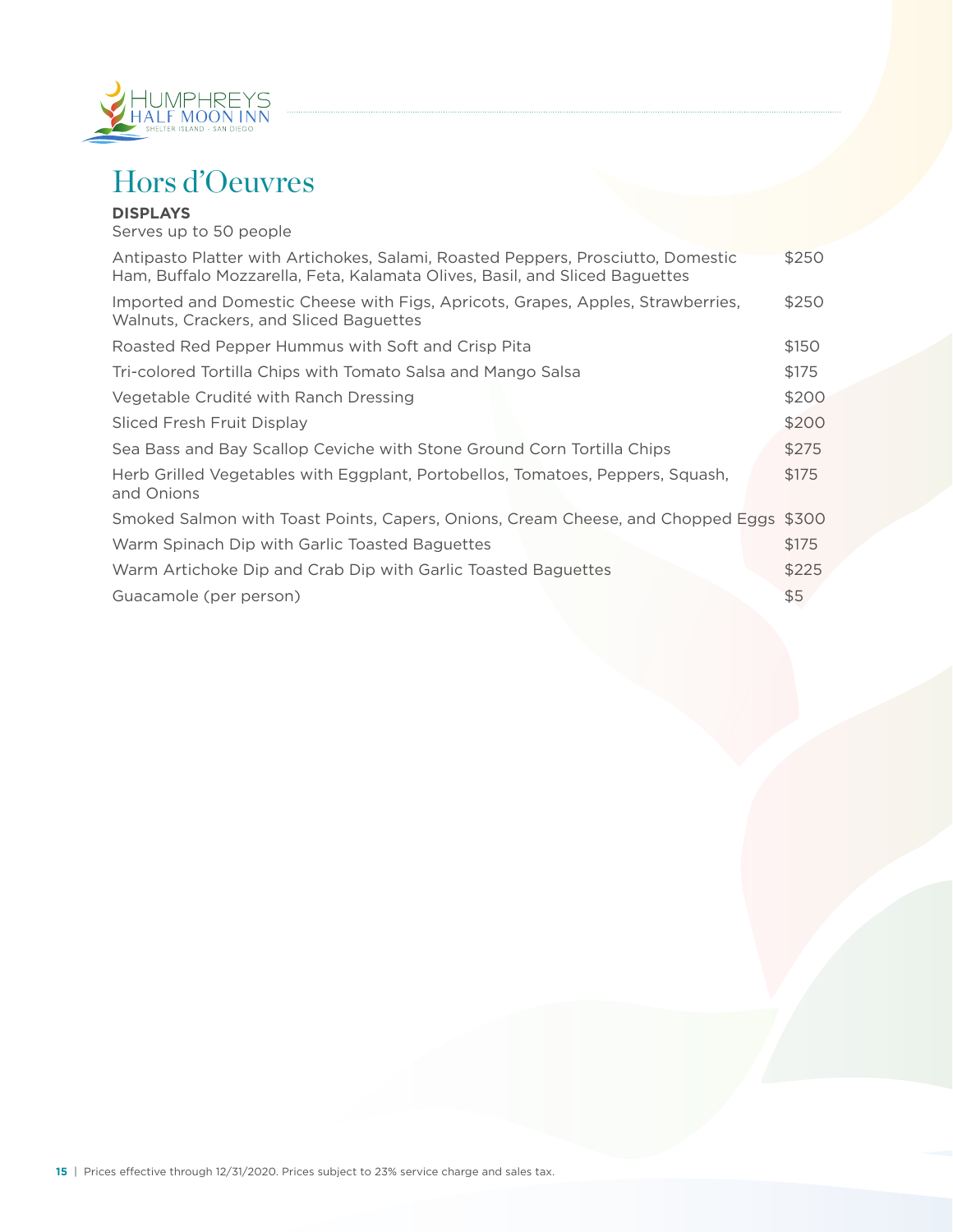

## **COLD**

| Herb Pancake with Wild Mushrooms, Goat Cheese and Chive                    | \$200 |
|----------------------------------------------------------------------------|-------|
| Mini Ceviche Cups with Corn Tortilla and Cilantro                          | \$225 |
| White Bean Crostini with Red Pepper Coulis and Arugula                     | \$200 |
| Avocado Toast on Sourdough with Feta and Tomato                            | \$200 |
| Grilled Beef Crostini with Horseradish, Cheddar, Sour Cream, and Chives    | \$225 |
| Smoked Salmon on Rye Toast with Red Onion and Chopped Egg                  | \$225 |
| Deviled Eggs Caviar with Chives                                            | \$200 |
| Steak Tartare on Potato Gaufrette, with Cured Egg and Truffle              | \$225 |
| Tuna Poke in Lettuce Cup with Honey Soy, Tomato, and Chili Flakes          | \$250 |
| Citrus Poached Chilled Shrimp, Horseradish, and Classic Cocktail Sauce     | \$300 |
| Lobster Summer Roll with Roasted Garlic Ponzu Emulsion, and Micro Cilantro | \$350 |
| Zucchini Blossom with Burrata Mousse, Olive Pesto and Saba                 | \$225 |
|                                                                            |       |

## **HOT**

| Mini Crab cakes with Meyer Lemon Remoulade                                   | \$300 |
|------------------------------------------------------------------------------|-------|
| Baby Lamb Chops with Herb Pesto                                              | \$300 |
| Chicken Satay with Thai Peanut Sauce                                         | \$200 |
| <b>Grilled Prawns with Romesco Sauce</b>                                     | \$300 |
| Meatballs Pomadoro with Whipped Ricotta                                      | \$200 |
| Goat Cheese Wontons with Roasted Garlic Ponzu                                | \$200 |
| Fried Chicken Slider with Slaw and Jalapeno Vinaigrette                      | \$225 |
| Mini Asiago Biscuit with Speck and Whipped Butter                            | \$225 |
| Mini Mahi Taco with Pico, Crema, and Cilantro                                | \$250 |
| Mini Vegetable Egg Rolls with Sweet and Sour Sauce                           | \$200 |
| Falafel with Tzatziki and Dill                                               | \$200 |
| Veggie Spring Rolls with Mango Chutney                                       | \$200 |
| Arancini with Fontina and Tomato Gel                                         | \$200 |
| Beef Slider with White Cheddar, Onion and Truffle Aioli                      | \$250 |
| Polenta Spoon with Mushroom Ragu, Charred Onion Vinaigrette and Parmesan Air | \$225 |
| Mini Lump Crab Cake with Caper Remoulade, Herb Salad, and Crispy Speck       | \$350 |
|                                                                              |       |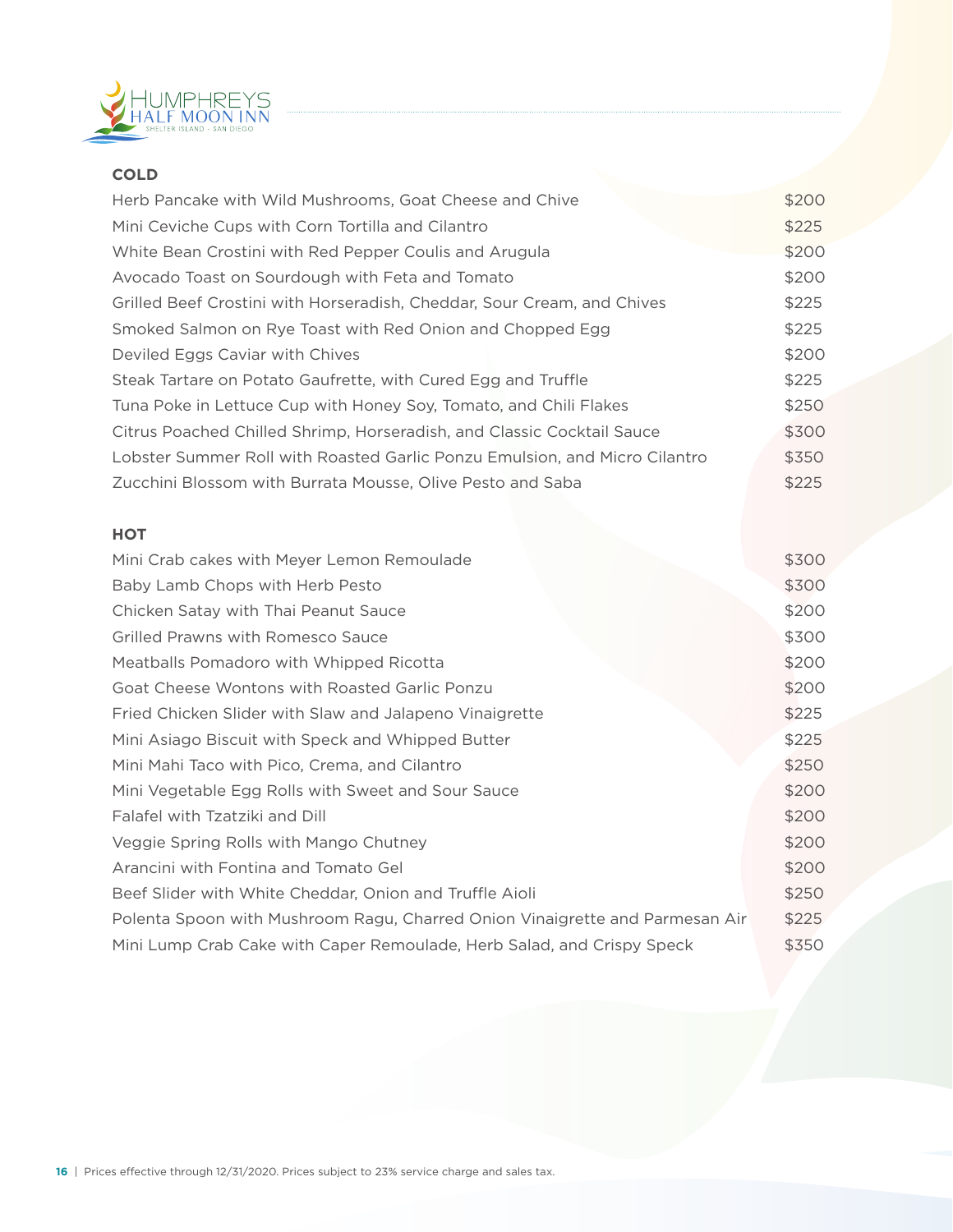

## Beverage Information

#### **SELECT BRANDS**

Absolut Vodka Bacardi White Rum Beefeaters Gin Cuervo Traditional Tequila Dewars Scotch Jack Daniels Bourbon

#### **PREMIUM BRANDS**

Bombay Sapphire Captain Morgan Crown Royal Herradura Anejo Johnny Walker Black Ketel One

#### **SUPER PREMIUM & CORDIALS**

Amaretto Baileys Courvoisier Gentleman Jack Glenlivet Grand Marnier Grey Goose **Hendricks** Kahlua Myers Dark Patron Silver

#### **INDIVIDUAL DRINKS**

| <b>Select Brands</b>                | \$9  |
|-------------------------------------|------|
| <b>Premium Brands</b>               | \$10 |
| Super Premium                       | \$12 |
| House Wine                          | \$8  |
| Domestic Bottled Beer               | \$7  |
| Imported & Craft Bottled Beer       | \$8  |
| 14oz. Draft Beer*                   | \$8  |
| 20oz. Draft Beer*                   | \$11 |
| Soft Drinks and La Croix            | \$4  |
| Bottled Water - Still and Sparkling | \$4  |
| Juice                               | \$4  |

### **WHITE WINE**

| Vista Point, Chardonnay    | \$31 |
|----------------------------|------|
| Sean Minor, Chardonnay     | \$35 |
| Laird, Chardonnav          | \$47 |
| Nobilo, Sauvignon Blanc    | \$31 |
| Trinchero, Sauvignon Blanc | \$48 |

#### **RED WINE**

Vista Point, Cabernet Sauvignon \$31 Angeline White Label, Cab Sauvignon \$33 Bonanza by Caymus, Cab Sauvignon \$39 Alder Ridge Six Prong, Cab Sauvignon \$39 Ravenswood, Zinfandel  $$34$ 

#### **CHAMPAGNE/SPARKLING**

| Elvsee. Brut                  | \$31 |
|-------------------------------|------|
| Piper Heidsieck, "Brut"       | \$90 |
| Ruffino Prosecco (Italy)      | \$30 |
| Chandon. "Brut"               | \$48 |
| Roederer Estate. "Brut"       | \$50 |
| Martinelli's, Sparkling Cider | \$10 |
|                               |      |

#### **BEER**

Bottled beer is served at the bar in the banquet rooms

#### **Choice of four:**

| Domestic | Budweiser, Coors Light, Miller Lite                                     |
|----------|-------------------------------------------------------------------------|
| Imported | Heineken, Corona, Pacifico                                              |
| Craft    | Karl Strauss Session IPA, Saint Archer Gold, Green Flash West Coast IPA |

Draft beer is served at the bar on the concert lawn Selections vary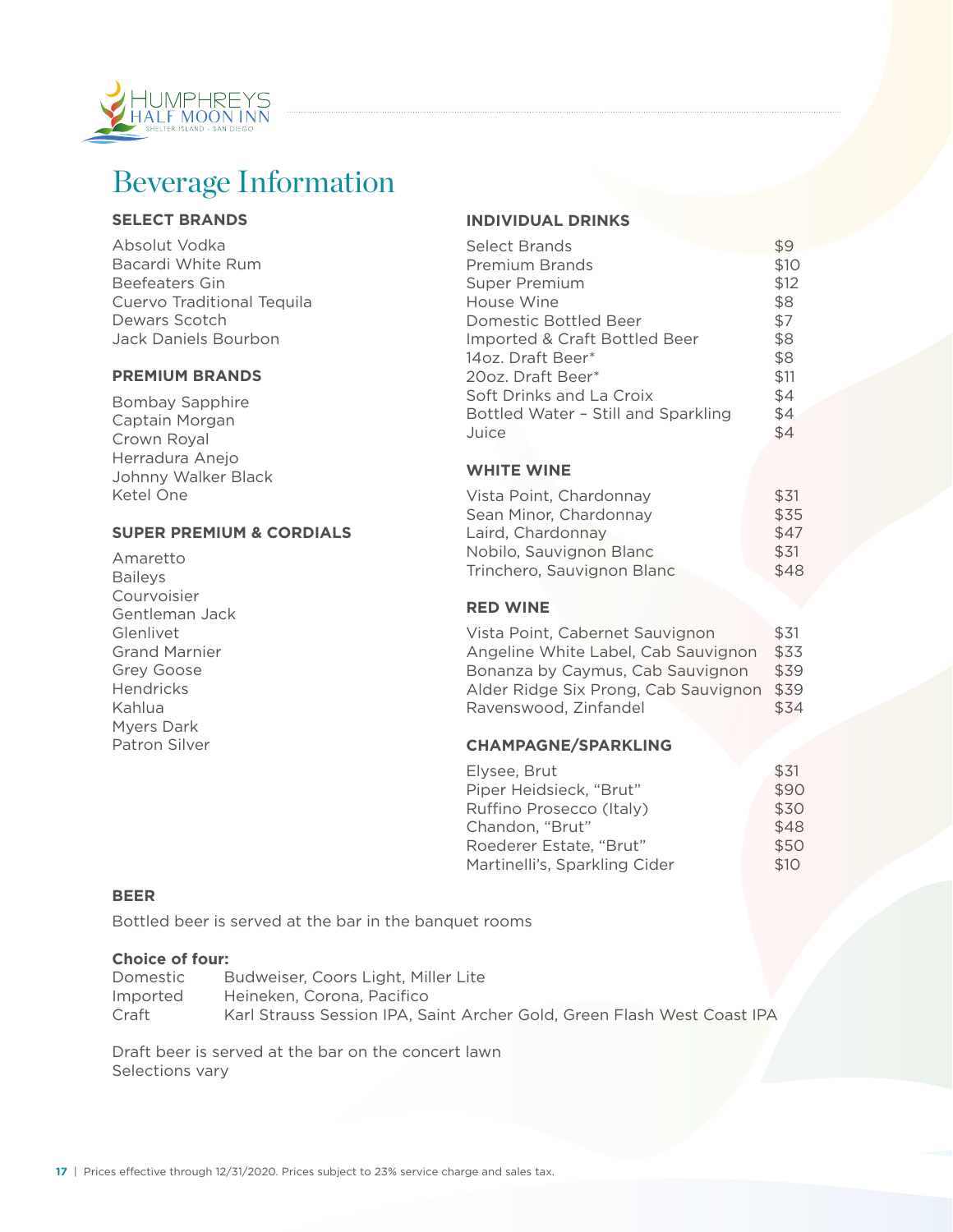

#### **Hospitality Bar Set-Up Package Available in suites only**

Ice Mixers Coke, Diet Coke, Sprite, Soda, Tonic Condiments Lime, Lemon, Olives Plastic Cups 9oz, 12oz Beverage Napkins

Set Up Fee \$200 Daily Refresh \$95

#### **Host Sponsored Hourly Bar Package**

House and Premium Brands Domestic and Imported Beer House Wine Soft Drinks

| 1 hour  | \$20 per person |
|---------|-----------------|
| 2 hours | \$30 per person |
| 3 hours | \$40 per person |
| 4 hours | \$45 per person |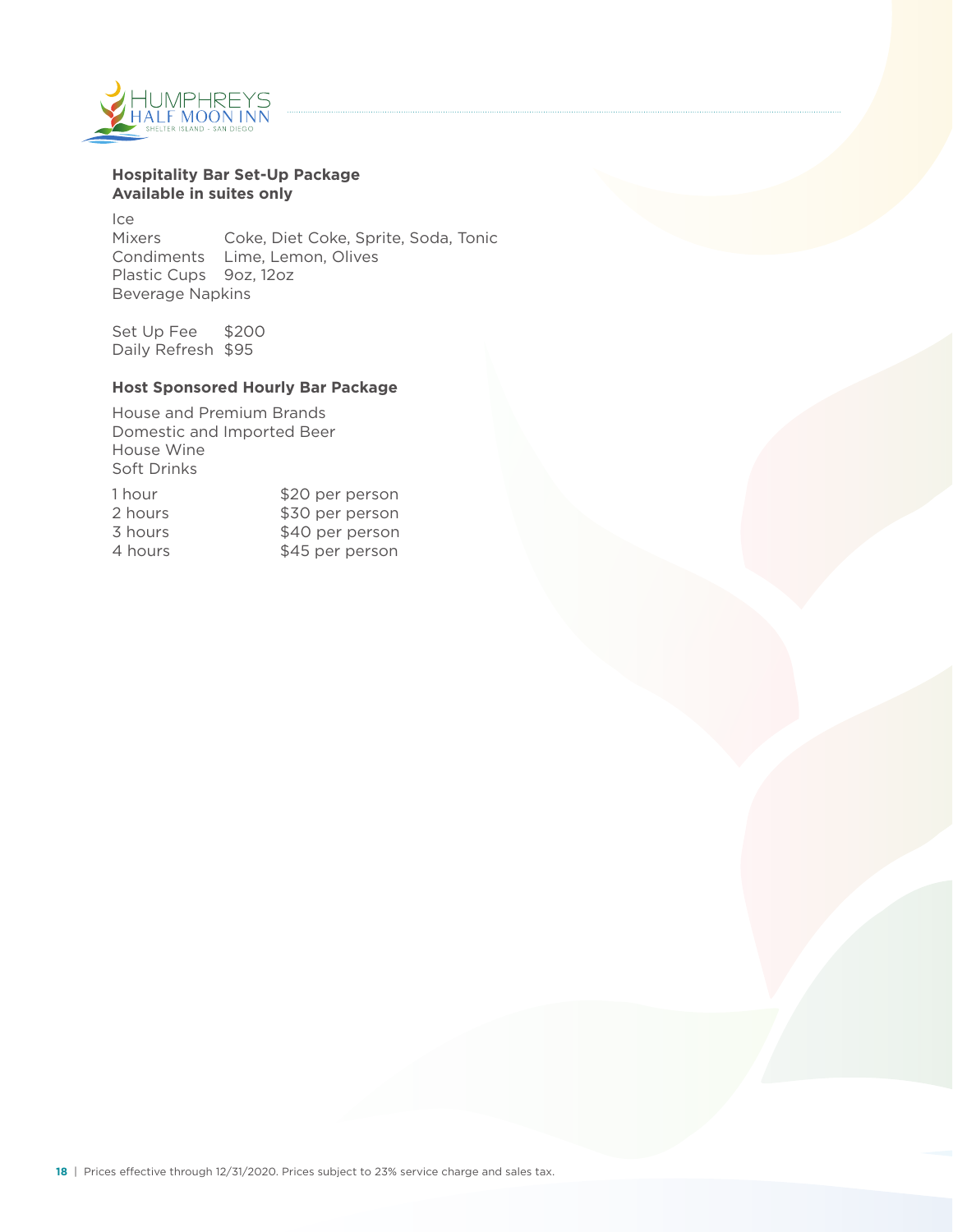

## Banquet Bar Options

The following guidelines are offered to assist you in your planning. Hosted beverage estimates available. Please contact the Catering Department.

## Full Hosted Bar

You host the bar for the entire function. The bar is fully stocked with house brands or house and premium brand liquor, domestic beer and imported beer, house wine, champagne splits, soft drinks, juices and mineral water. A pre-determined dollar amount would be estimated and pre-collected prior to your event. If the pre-estimated dollar amount is not reached by the end of your event, the difference would be refunded. If you reach the pre-estimated dollar amount before the end of your event, you would be notified by the banquet manager and you would determine if you want to continue to host the bar.

## Certain Items Hosted

You host certain items behind the bar, for example bottled beer, wine and soft drinks only, all other beverages would be paid for by your guests. A pre-determined dollar amount would be estimated and pre-collected. You would be notified if you reached the pre-collected dollar amount before the end of your event.

## Full Hosted Bar for a Specified Amount of Time

You decide how long you want to host the bar (one hour, two hours, etc.) and then the bar becomes a cash bar where your guests would pay for their own drinks. A pre-determined dollar amount would be estimated based on the amount of time you want to host the bar. The pre-determined dollar amount is collected prior to your event. You would be notified if you reach the pre-collected dollar amount prior to the designated time you have decided on.

## Full Hosted Bar to a Certain Dollar Amount

You decide on the dollar amount you want to host at the bar. When and if the bar reaches that dollar amount you can decide to stop hosting the bar or continue to host the bar to a higher limit. The banquet manager will let you know when you get close to reaching the designated amount.

## Full Cash Bar (No Host Bar)

The bar is fully stocked with "select" and "premium" brands and your guests pay cash for their own drinks.